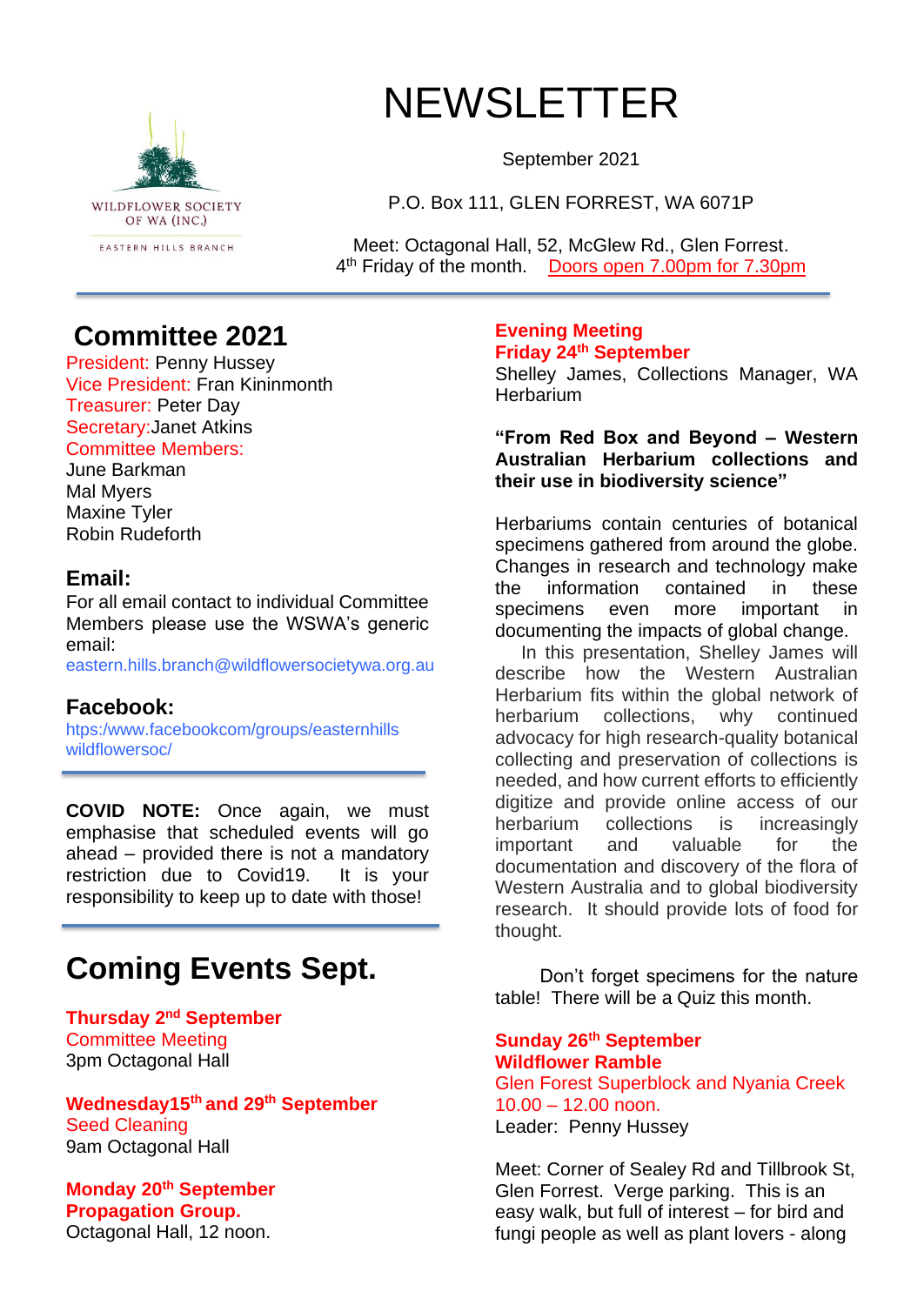a creek, under Marri and Wandoo woodland and some revegetated areas.

### **Coming Events October**

**Thursday 7 th October**  Committee Meeting 3pm Octagonal Hall

**Wednesday13th and 27th October** Seed Cleaning 9am Octagonal Hall

**Monday 18th October Propagation Group.**  Octagonal Hall, 12 noon.

#### **Evening Meeting Friday 22nd October**

Leonie Monks "Threatened Flora Translocations"

Leonie Monks works on the management and conservation of Threatened Flora, including the value of fire and of intact insect populations in plant life cycles. She will tell us how the Spiral-fruited Wattle was brought back from extinction, and give details of the huge amount of planning that goes into Flora Management Plans.

 This talk should open our eyes to the complexity of complexity of the natural world that links plant to place.

There will be a Quiz. Don't forget specimens for the Nature Table.

**Sunday 24th October Wildflower Ramble** Details next month.

# **REPORTS**

#### **Excursion to the Midwest 25th – 27th August**

Ten little, nine little, eight little ……………….

 12 wildflower enthusiasts set out but only five returned! Such is the allure of our flora to entice people to stay a little longer, venture a little further!

 Our three day trip mainly to visit the Mullewa and Three Springs Wildflower Shows

was a delight. The Shows were a credit to the enthusiasm and expertise of the volunteers who collected and named the extensive displays. These were a real help in identifying the many unfamiliar plants that we saw in the bush.



*Isopogon adenathoides,* a previously unknown isopogon.

On the way there and on the return journey we were also able to visit many wildflower sites - Mt. O'Brien, Mia Moon old school (between Dallwallinu and Wubin), Perenjori-Back Bowgada Road gravel pit, Canna Dam, Coal Seam Conservation Park, etc, to see

plants in their natural habitat. The "linger longers" also immensely enjoyed the flowers in Depot Hill Reserve… next time!



Mia Moon (old school site) with gnamma hole and granite rocks



Coalseam Conservation Park from the lookout – just a small part of the Park's everlasting display

Amid the profusion of colours bordering the roadsides we travelled, there were carpets of everlastings, Plume Grevilleas, Wreath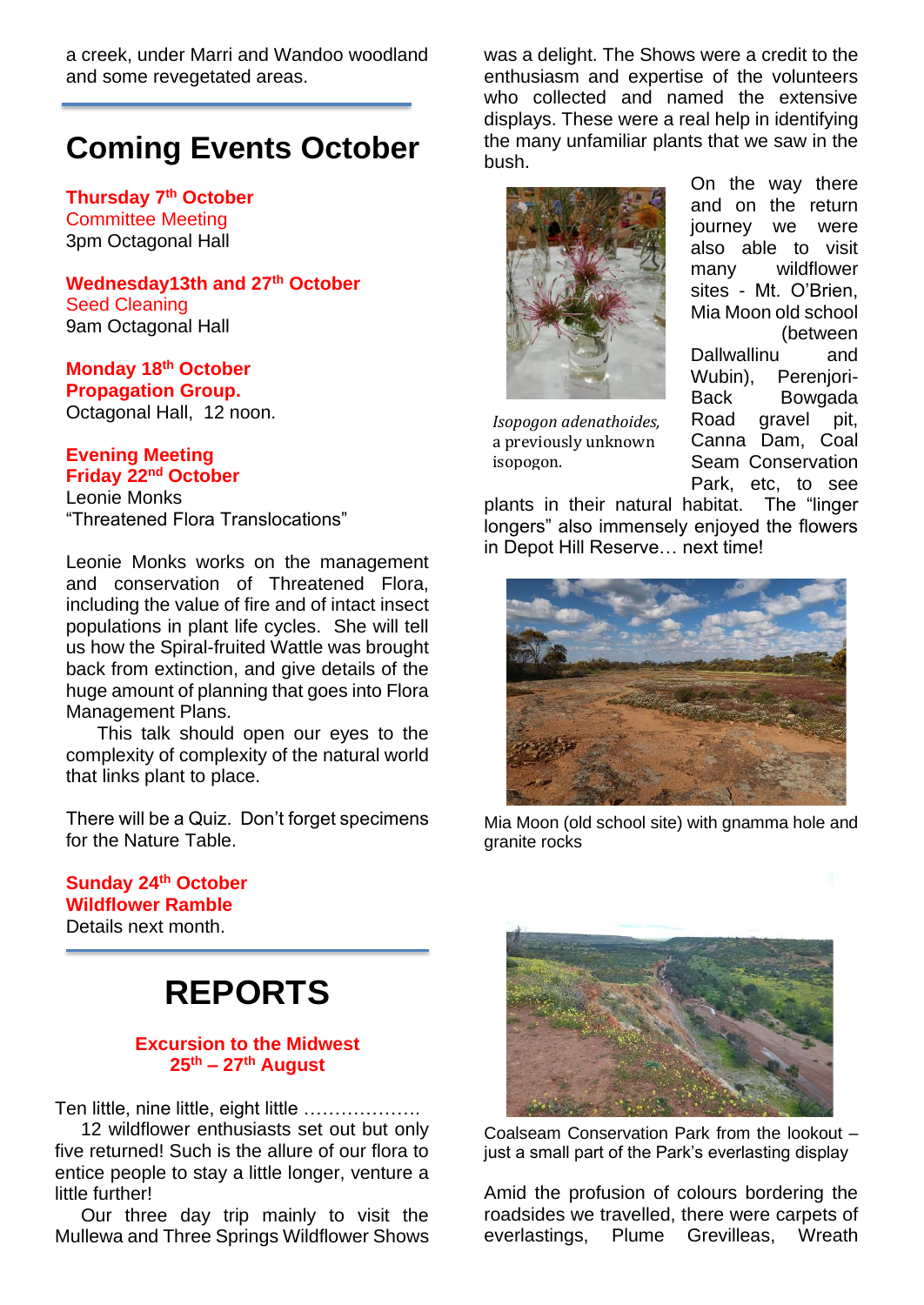Lechenaulltias, Prostantheras Dampieras and numerous Acacias. And of course, there were many that we could not identify (even with the help of the local flora guides).

 Our thanks must go to Fran who organised the trip and chose and researched the various sites of interest for us to visit.

Hopefully our wandering members will remember to return!

*Mal Myers*

#### **Evening Meeting Friday27th August The Rehabilitation of Piesse Brook Ken Patterson**

Ken started off, somewhat shamefacedly; he had loaded the wrong presentation onto his memory stick, and so he would be talking primarily about weeds.

He started with the history of the Friends of Piesse Brook, which was formed in the 1990s primarily to address the weed problem in the lower region of the Brook, where it runs through the National Park. Originally, work was done with landholders upstream where it drains orchards and pasture, but a lot of resistance to removing bankside vegetation was encountered. So latterly, the work has concentrated within the National Park.

The most difficult weeds to be tackled were Giant Reed (because it is so hard to tackle) and Watsonia (because it is so extensive). It was soon found that the original task was too big for volunteers alone, so that it was important to obtain a grant to employ a contractor to do the initial hard work. Later on, when the target weed had been mostly cleared, volunteers could take over the continuing maintenance. Herbicide is used, as the task would be impossible without it. Ken himself started working on Watsonia upslope, to prevent re-infection from above. Finally, local seed is collected, grown on, and planted into the weed-free areas.

Ken emphasised that work such as this is hard, time-consuming and probably neverending, but also immensely satisfying, as it contributes to the preservation of a beautiful piece of natural bushland.

Once again, there were some beautiful plants on the nature table, including a rare Hakea from Badgingarra. Two teams tied for first in the Quiz, getting 17 out of 20 questions correct. Well done, folks!

*Penny Hussey*

#### **Wildflower Ramble Sunday 26th August Martin Road bushland, Mundaring**

Janet Atkins and Robyn Rudeforth led us on a walk through this reserve in Martin Road, Mundaring, less than a kilometre from the Sculpture Park, It was a drizzly day, but only threatened to rain as we were returning to our cars. There were 11 hardy souls, including some visitors (one from Spain).

 This reserve had been burnt during the previous year. Janet pointed out the difference in regrowth between a gentle, controlled burn done in autumn (along a roadside, opposite a residential area) and a general, more fierce burn (further into the reserve) done in spring just as plants were flowering and setting seed. In the first area there were abundant plants flowering but in the second area flowering was much sparser, with many plants not appearing at all this year. Resprouters, with their underground reserves, were the most successful ones.

 We saw *Xanthorrhoes gracilis*, putting up their tall, delicate flowering spikes, *Hakea amplexicaulis*, *Grevillea wilsonii* coming into flower, *Grevillea pilulifera*, *Hibbertia hypericoides*, a *Pimelea*, several peas including beautiful *Bossiaea pulchella*, a *Dampiera*, several orchids and lots more. Well worth visiting, as there are many more plants still to come into flower.



June Barkman